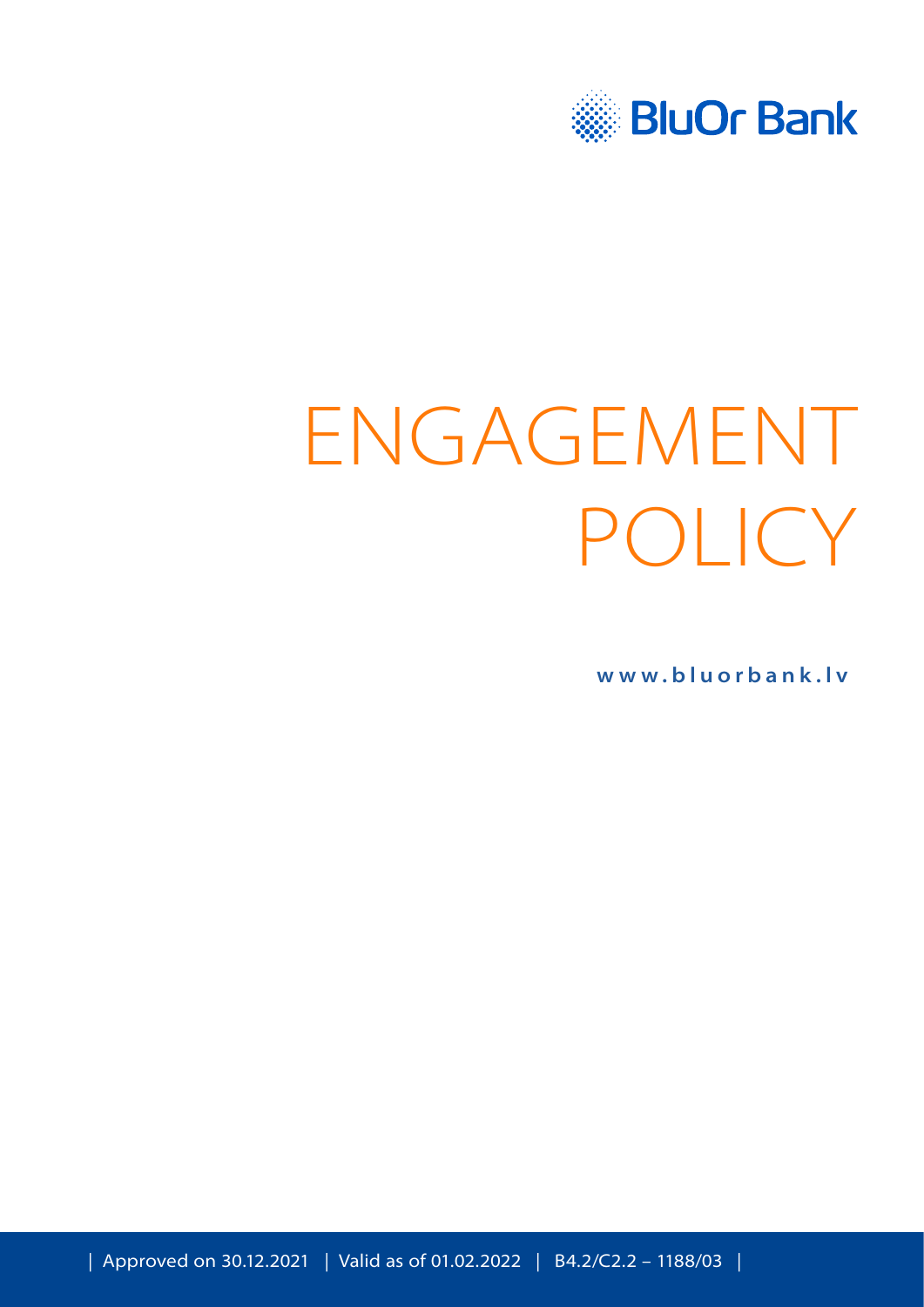

# <span id="page-1-0"></span>**CONTENTS**

#### **TERMS AND DEFINITIONS**

**The Bank** – BluOr Bank AS.

**Policy** – Engagement Policy.

**Portfolio** – a pool of financial instruments and funds owned by the client that have been given to the Bank's management.

**Company** – a public company having its registered office in a Member State of the European Union, whose shares are included in the regulated market of a Member State of the European Union and in which the Bank invests.

**Report** – Report on the Implementation of the Engagement Policy.

# **1. GENERAL PROVISIONS**

- **1.1.** The Bank has developed this Policy because the Bank provides portfolio management services, including shares of Companies in the Portfolio.
- **1.2.** The Bank shall enforce this Policy based on the principle of best practice, representing the rights and interests of investors, pursuant to the Financial Instrument Market Law, other regulatory enactments, as well as the regulatory documents of the Bank.
- **1.3.** In managing Portfolios, the Bank makes diversified investments in Company shares. Besides, considering the volume of the Portfolio managed by the Bank, the Bank is aware that it has a very limited ability to acquire a holding in the Company capital of more than 1 (one)% of the issued voting shares.
- **1.4.** The Bank, in the enforcement of the Policy, shall:
	- **1.4.1.** Monitor the activities of the Company;
	- **1.4.2.** Engage in a dialogue with the Company;
	- **1.4.3.** Exercise the voting rights of the Company and other rights arising from the shares, including providing for the criteria for the determination of minor votes;
	- **1.4.4.** Cooperate with other shareholders of the Company;
	- **1.4.5.** Contact the interested parties of the Company;
	- **1.4.6.** Provide for the management of actual and potential conflicts of interest in respect of the involvement in the management of the Company;
	- **1.4.7.** Draw up and publish the Report:

**[HOME](#page-1-0)**

- **1.4.8.** Address other issues related to the relationship between the Bank and the Company.
- **1.5.** The Policy shall be binding on the Bank's Chief Compliance Officer and the Client Asset Management Department.
- **1.6.** The Bank shall publish the Policy, the Report, as well as information on the votes it has taken on the Bank's website pursuant to the requirements of the Financial Instrument Market Law. The Policy with the amendments made shall be valid from the date of its publication.